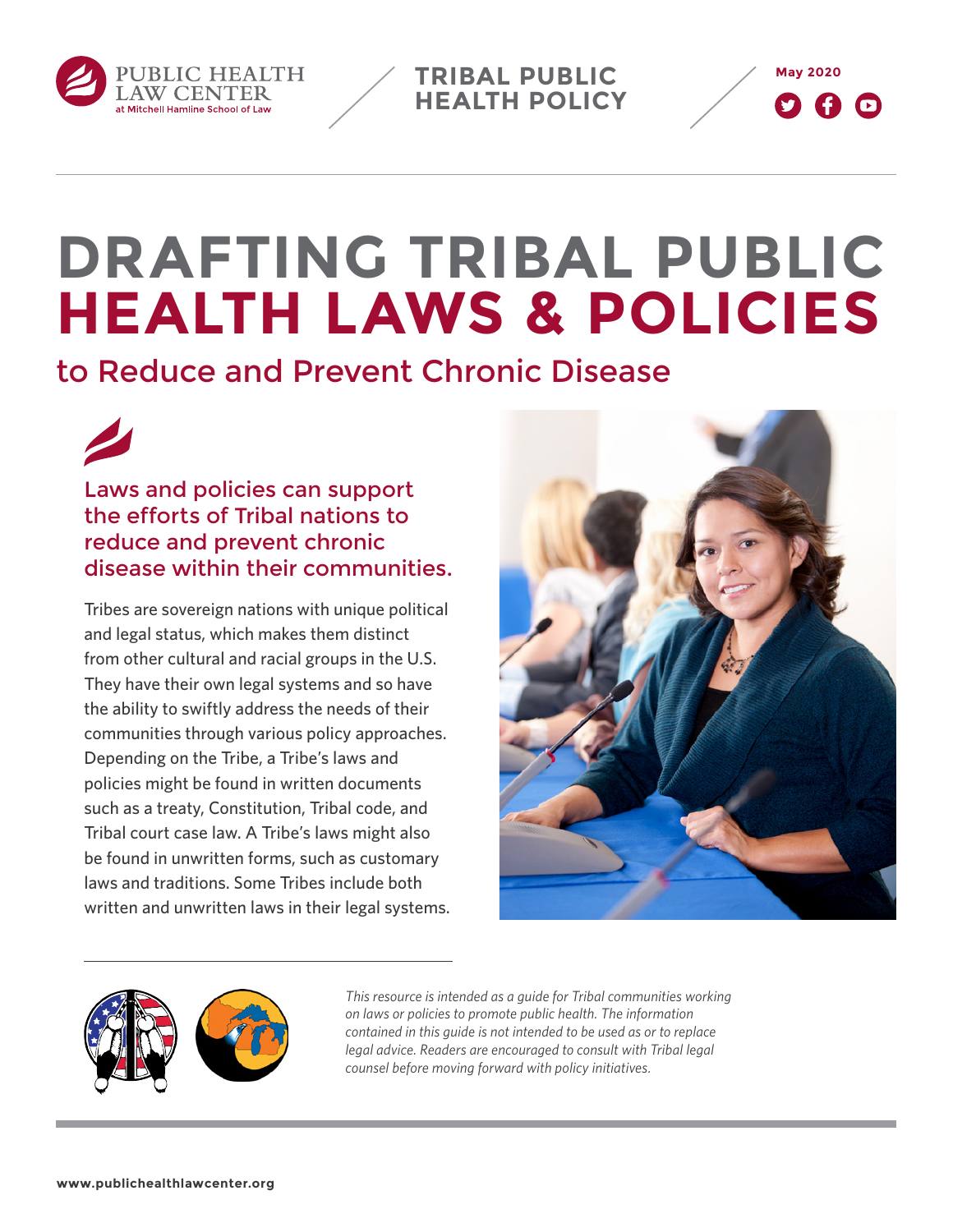

There are at least 574 federally recognized Tribes in the U.S. and many more Tribes that are seeking federal recognition or are state-recognized. Each Tribe has its own system of laws and governance. Tribal nations might or might not view written laws and other types of policies to be useful in the same way as Western nations do. Nonetheless, many Tribes have chosen to implement a system of written laws and policies to varying degrees. Regardless of what form Tribal laws or other policies take, laws and policies that are clearly understood and supported by community members are more likely to be sustainable. Laws and policies with community buy-in tend to be self-enforcing, thus requiring fewer resources to monitor and reducing the chances of negative community reactions.

This publication is designed to assist Tribal leaders, health directors, public health advocates, and community members in thinking about how to draft *written* public health laws and policies for their Tribes, if that is their goal, with a focus on policies related to commercial tobacco use, healthy foods, and physical activity. It provides tips to help readers work through the policy writing process with the end goal of developing public health laws and policies that are relevant, practical, and supported by their communities. Although this publication is an introductory general guide and is not a substitute for in-depth and tailored technical assistance, it offers guidance and ideas developed over years of experience in working on public health policy development, both with Tribal and non-Tribal communities.

#### **What is policy?**

At the most basic level, a policy is a plan or course of action designed to influence and determine decisions. Policies can be written or unwritten. Written policies can take the form of Tribal codes, resolutions, treaties, executive orders, agency regulations, and other types of legal policies made by a Tribal government. Organizations can also have written policies, such as wellness or travel policies. Unwritten laws or policies can take the form of customary law, traditions, and organizational systems of practice.

### Good policies start and end with community engagement

**Community engagement is the foundation of good policy development:** Community engagement is particularly important for laws and policies related to healthy eating, active living, and commercial tobacco use because these policies touch on areas that are rooted in culture, connected with historical and ongoing trauma and resilience, and are intensely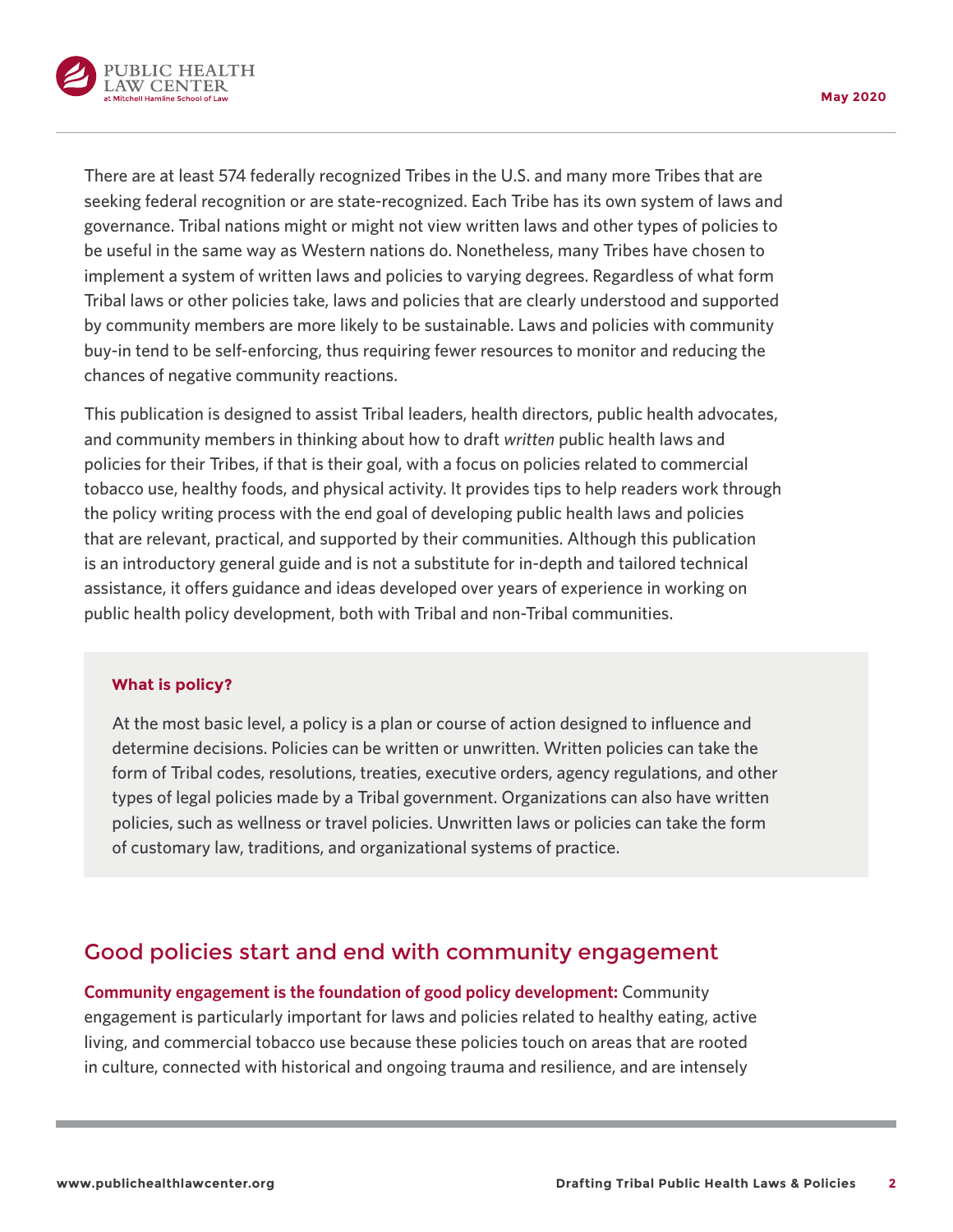





personal. Through community engagement, people from across a community, including youth, elders, parents, teachers, health staff, child care providers, government staff, community leaders, policymakers, farmers, small business owners, and others who have an interest in the problem or issue to be addressed can bring their perspectives and experience to the policy work. Community engagement processes also raise up community members who might not hold elected positions or formal titles, but who bring valuable life experience and perspectives,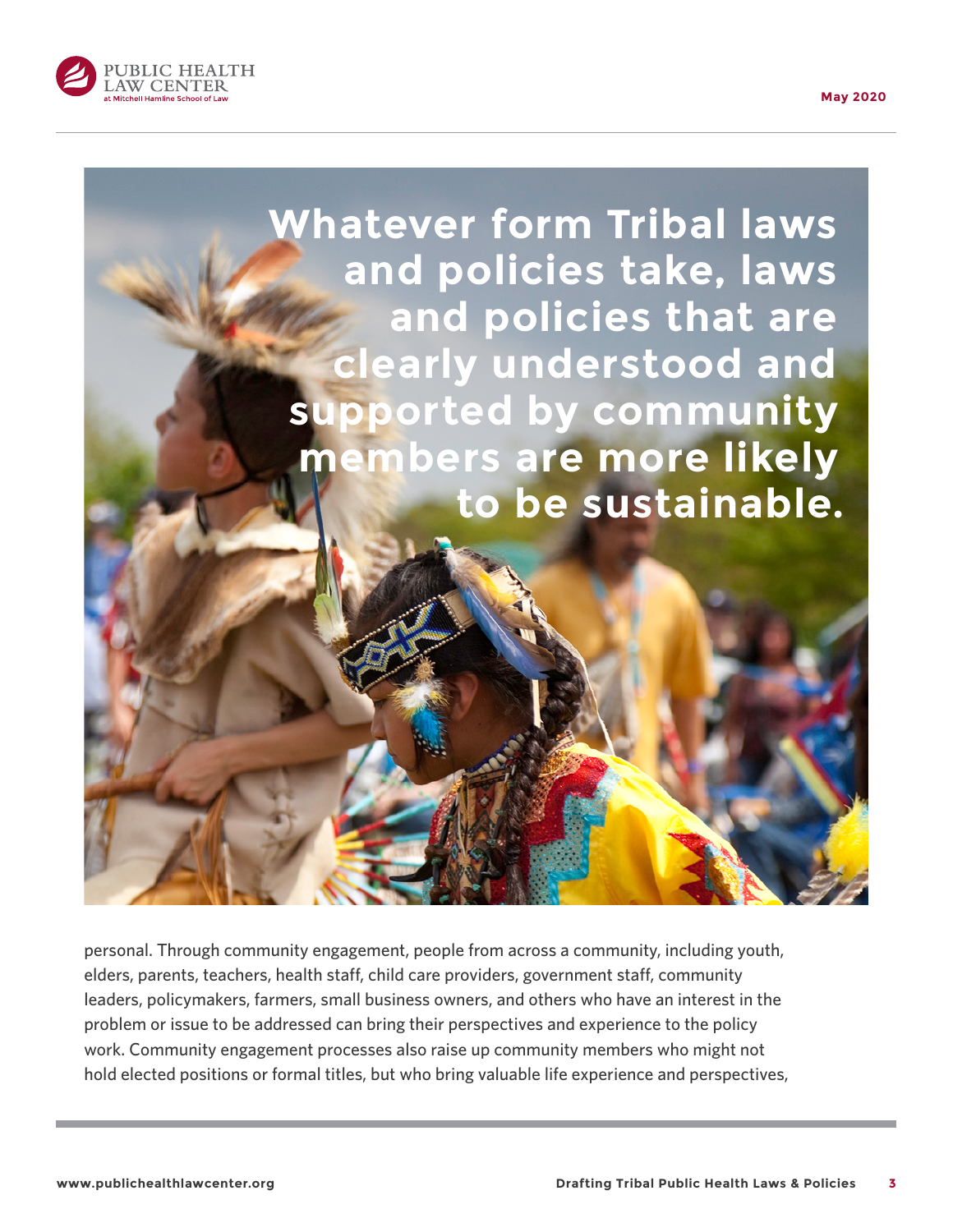or who are influential because of their relationships and reputation within the community. Engaging these natural community leaders as coalition members or policy champions will also assist with carrying policy initiatives forward.

**Community engagement leads to practical solutions:** An effective community engagement process helps ensure that the law or policy developed will address the practical priorities coming from the community. Engaging community members and other key participants from the beginning in the policy development process not only leads to better understanding of what the real needs are, but also about what approaches are more likely to work or not work on a practical level. For example, if a community were to consider creating a tax on sugary drinks, it would be important to engage with the Tribe's tax or revenue department, as well as community members, the Tribal Council, area store owners, and community programs that might benefit from the tax revenues, as part of the policy development process.

**Community engagement leads to deeper community support:** Community engagement promotes buy-in and support from community members, and also can help anticipate and address potential concerns. Communicating policy intentions to the general public in a clear, consistent, and transparent way throughout the policy development process helps to prevent community push-back when policies are enacted. Also, inviting the general public to comment on drafted policies gives community members a chance to feel heard and invested in the policy.

**Community engagement requires strategic thinking and flexibility:** Community engagement can be done in different ways, and usually more than one way is a good idea. Community engagement include: surveys, community meetings and events, individual meetings, and talking circles. It often involves building a coalition. Different groups will have different

<span id="page-3-0"></span>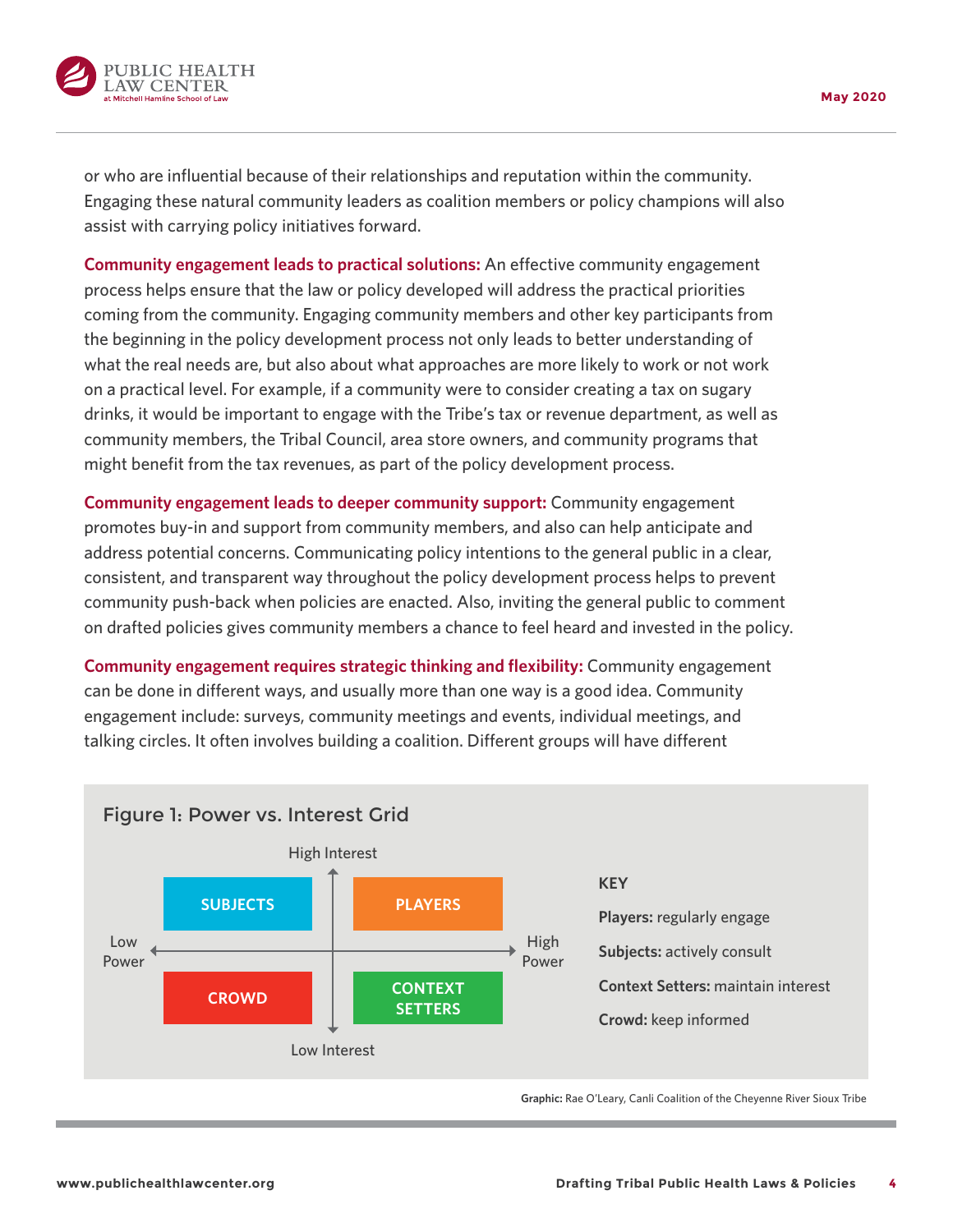<span id="page-4-0"></span>

degrees of involvement. Some may be community members or representatives of specific community groups who actively participate in the coalition, others may be policymakers with decision making authority, and some people may even be potential opponents to the policy. Consequently, being strategic about how and when to engage various types of perspectives and roles is also important. For example, the Canli Coalition of the Cheyenne River Sioux Tribe uses a power vs. interest grid to think about how to engage different types of groups (see [Figure 1](#page-3-0)).

Community engagement also requires flexibility. As community needs and priorities are better understood, as more perspectives are included, and as more information is gathered, the policy *strategy* may change or shift, although the policy *goal* remains constant.

The Additional Resources section below includes resources that provide ideas and inspiration for building effective community engagement. For example, the Canli Coalition of the Cheyenne River Sioux Tribe's [guide for commercial tobacco policy change](https://www.missouri-breaks.com/canli-guide)<sup>[1](#page-14-0)</sup> describes the role of the coalition and how the Canli Coalition worked effectively over time to build community support and achieved success in changing the commercial tobacco policy within the Tribe. The First Nation's Development Institute's report *Indigenous Food Systems: [Transformative](https://www.firstnations.org/publications/indigenous-food-systems-transformative-strategies-to-perpetuate-nationhood/)* Strategies to Perpetuate [Nationhood](https://www.firstnations.org/publications/indigenous-food-systems-transformative-strategies-to-perpetuate-nationhood/)<sup>[2](#page-14-0)</sup> provides case studies detailing various ways of community engagement with food systems work across Indian Country. Also, the First Kids 1st — Every Child is Sacred initiative's Tribal Leadership Series [guide on youth engagement](https://www.nicwa.org/wp-content/uploads/2018/11/Youth-Engagement-for-Tribal-Leaders.pdf)<sup>[3](#page-14-0)</sup> provides practical suggestions for how to engage Tribal youth in policy initiatives.

#### **Why written laws and policies?**

Both written and unwritten policies are useful and can be effective. Putting policies in writing can help promote wider awareness of a policy across a community or organization, as well as helping people coming from outside a community or organization learn about the policy. Written policies can:

- Provide consistency through leadership or management changes.
- Facilitate consistent implementation and enforcement.
- $\bullet$  Facilitate good understanding about what is expected of everyone  $-$  including who is responsible for implementing the policy, how it will be enforced, and the rights and responsibilities created by the policy.
- Help promote a sense of fairness by aiding understanding of how the policy will be applied across a community, organization or department.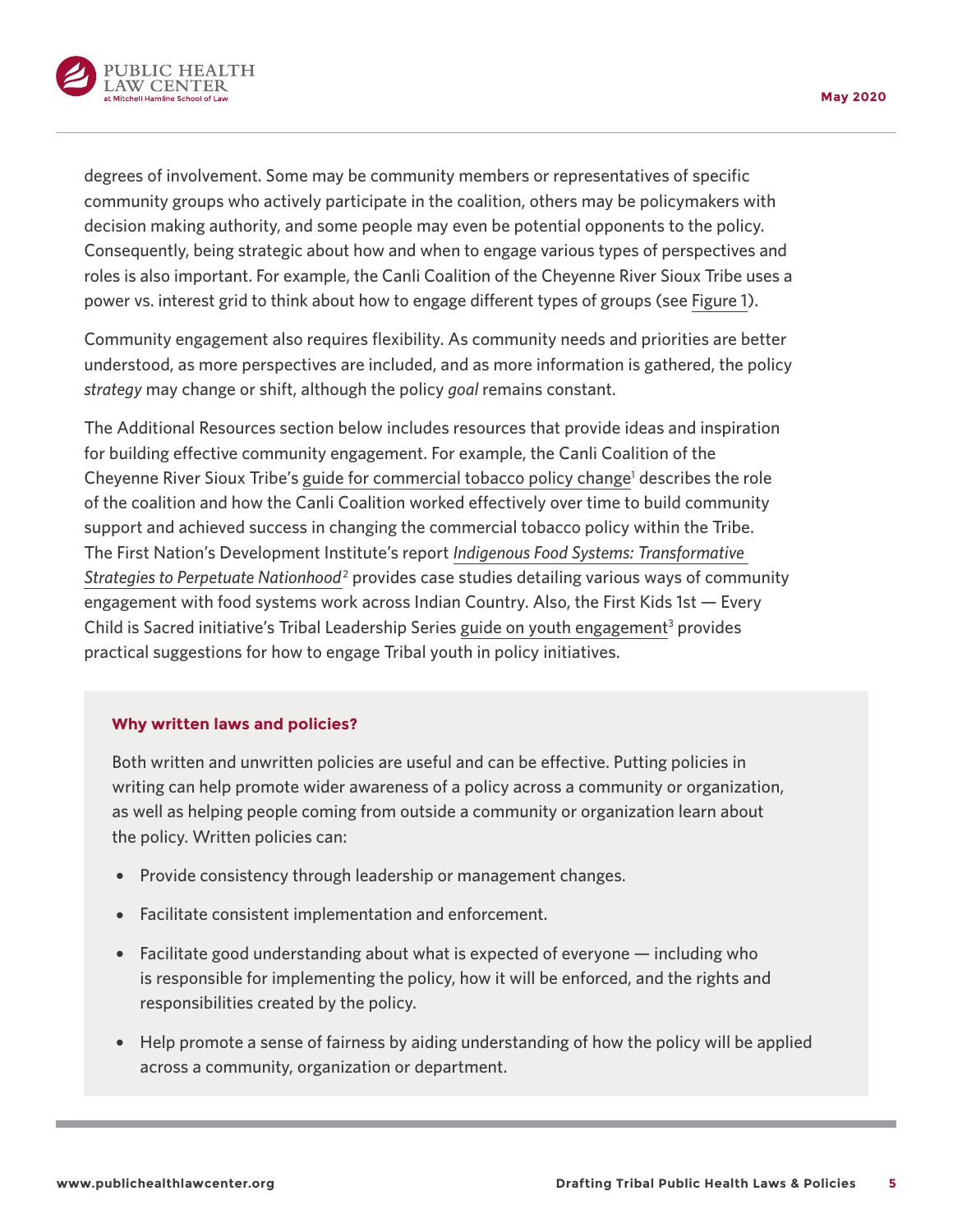<span id="page-5-0"></span>

# The Drafting Process

At some point during the community engagement process, coalition members or advocates likely will find it helpful to start cultivating connections, gathering policy research to help inform the policy development process, and thinking about the actual writing of the law or policy. The Cherokee Nation's Healthy Tribal Nations Toolkit uses a simple four-step framework to describe the basic policy drafting process[.4](#page-14-0) This framework is included here with a few additions:

**Research:** This step includes gathering research about the how the policy is expected to impact health — for examples, how a tax could decrease sugary drink consumption, or how breastfeeding support policies can lead to improved health outcomes for mothers and babies. It also includes gathering as much local data as possible both before and after the policy is implemented to aid in showing the policy's actual impact. It also includes talking with advocates who have worked on Tribal public health policy development either within the same Tribe or for other Tribes, collecting policy examples, and talking with technical assistance providers who may be able to provide specialized expertise on the public health issue being focused on, or on Tribal public health policy development in general.

Research should also focus on the Tribe's system for adopting policies and laws. Some Tribes have complex legislative processes, while others have expedited processes. In many Tribes, the Tribe's legal counsel plays a critical role in recommending new policies or laws. It also can be helpful to know what standard or template language is typically included in the Tribe's laws, what components are customary to include, and to get an understanding of where a new law or policy might fit into the Tribe's existing policy systems. For example, a policy might fit better in a Tribal government human resources manual than in the Tribe's legal code, or vice versa. Here again, the Tribe's legal counsel will be a critical source of guidance on these questions.

**Engage:** Engage a local policy champion or a coalition subcommittee or similar group to draft the policy. If working with a group to write the policy, it can be helpful to have a point person who is responsible for managing the draft and ensuring that edits are supported by the group's consensus. A technical assistance provider may be able to provide support for this role. Additionally, it will be important for the group to engage in frank discussions about what compromises could be acceptable if needed to get a policy passed, and at what point it may be better for the group to pause and come back another day. Holding these discussions in advance can prepare the group for thinking through critical decision points under pressure. Finally, engaging the Tribe's legal counsel early in the drafting stage can be hugely helpful — it can help to avoid unnecessary surprises and confusion.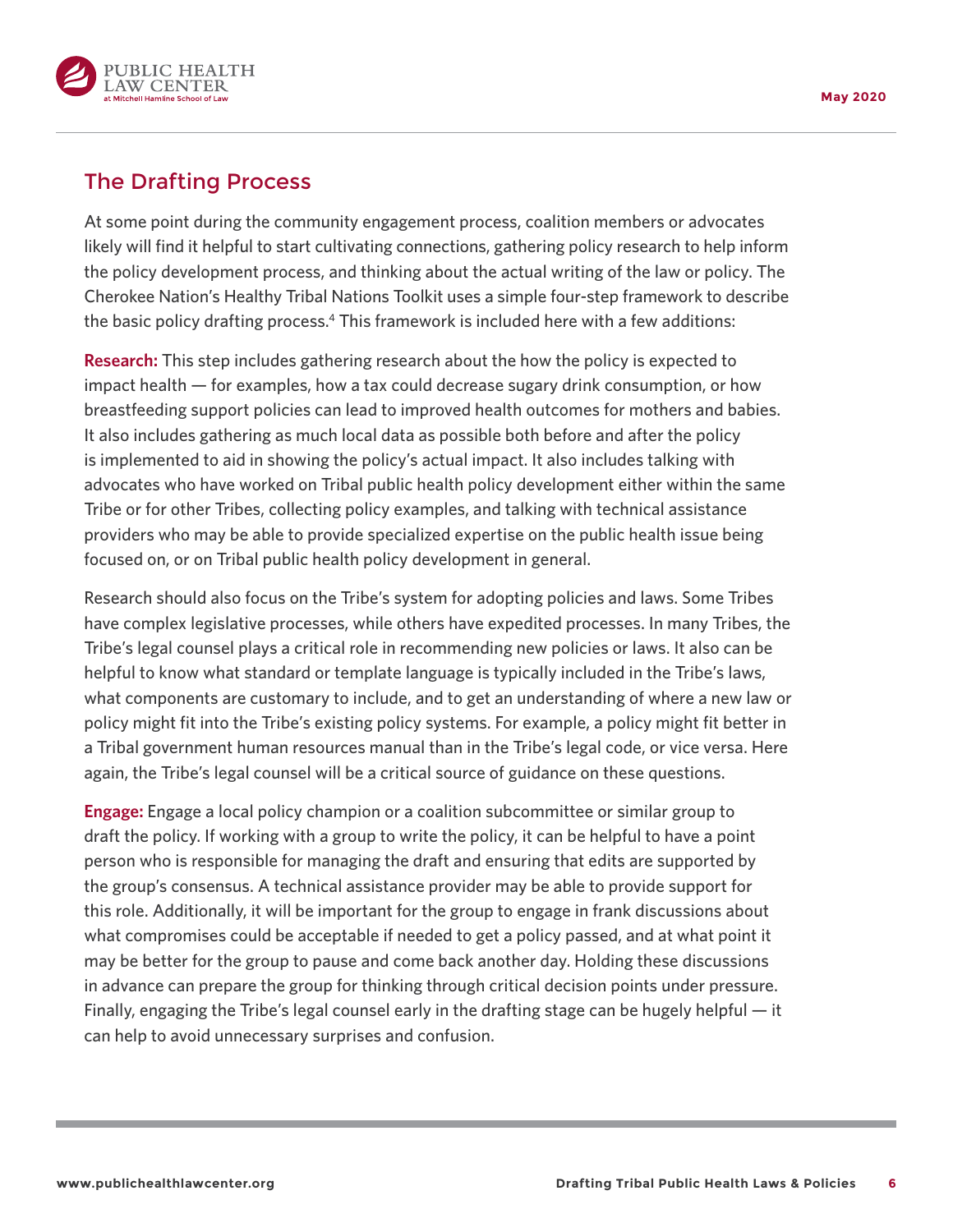

**Invite:** Invite feedback through talking circles, open meetings, community meetings, one-onone conversations, and through other means of outreach appropriate for the Tribal community. Provide opportunities for community members to comment on drafts of the policy. These activities can build on the foundation of community engagement that is already in place.

**Revise:** Incorporate community and stakeholder input and feedback into the draft as much as possible, recognizing the importance of compromise while at the same time seeking to sustain the effectiveness of the proposed law or policy. Although this is much easier to say than to do, it is an important task that is worth the time and effort. An organization that provides legal technical assistance can review the draft law and help, but here again, the coalition is a crucial part of this process.

## Policy Review

Table 1 below explains the typical components of a law or policy, and provides prompts for things to think about in drafting each component. The following principles also should be kept in mind throughout the policy development process to ensure that the law or policy is both comprehensive and understandable. Some of these principles can conflict with each other, such as the goals to be specific and to be concise. Finding the right balance takes some experimenting, but applying them to a draft policy is a good way to determine the best approach.

### Be clear and specific

- Use definitions appropriately.
- Include all the necessary policy elements.
- Avoid assumptions  $-$  make the meaning and intentions clear.
- Communicate why the policy is needed and what change is expected.

### Be concise

- { Choose words with care and precision.
- ${\rm Make\ every\ word\ count}$  eliminate unnecessary words.
- Keep language as simple as possible.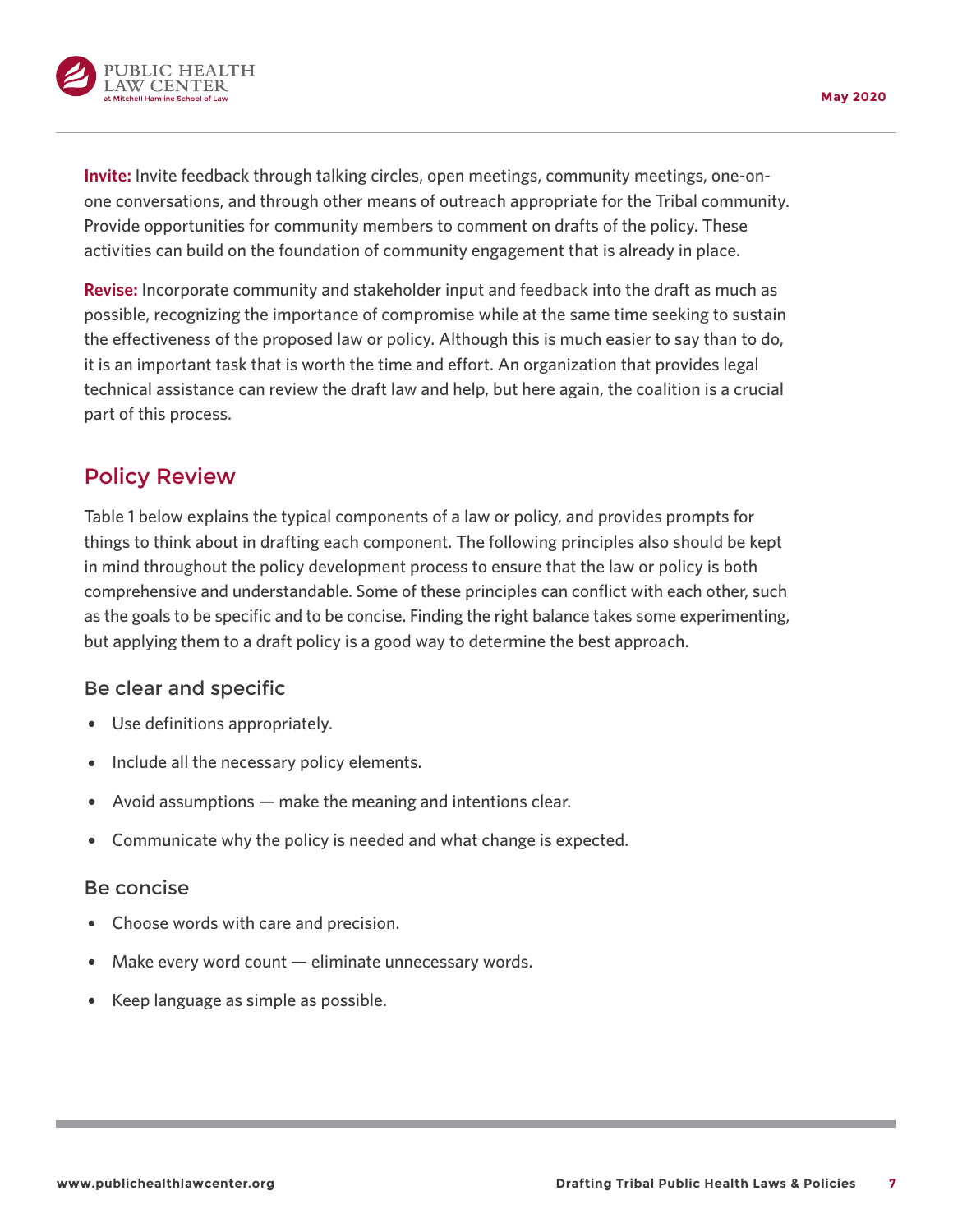

### Be consistent

- Use language that is consistent with the law or policy objectives.
- Check for consistency with other parts of the policy, and consistency with other policies or laws. For example, other written laws or policies may already define the same terms that the new law or policy also uses, so consistency between those sets of laws and policies could be important for clarity. Or, if there is a need to define a term in a different way from another law, the policy language can make clear that the new definition applies only to the new law or policy.
- Avoid unnecessary exemptions. Exemptions can undermine a law's effectiveness, make enforcement harder, and encourage lawsuits if people think the exemptions make the law unfair.

### Be practical

- Consider the ability to achieve the policy's purpose.
- Consider the following factors: cost of implementation, effective date leaving enough time to make changes, people's ability to follow the law or policy, the ability to enforce the law or policy, and what kinds of consequences for violations make sense within the context of the community and the offense.

### Be true to the community

- Incorporate the Tribe's native language, principles, and concepts into the law or policy.
- Use example policies but consider carefully what language to borrow or leave out, and how to tailor the law or policy to the specific community context.
- Avoid writing by "cut and paste" because another community's law or policy will reflect political compromises that might not be necessary or helpful.
- Anticipate challenges to or concerns about the proposed law or policy, including political, bureaucratic, practical and legal challenges.
- $\bullet$  If exemptions are proposed, consider whether they are truly needed within the specific community context, and if so, make them as narrow as possible.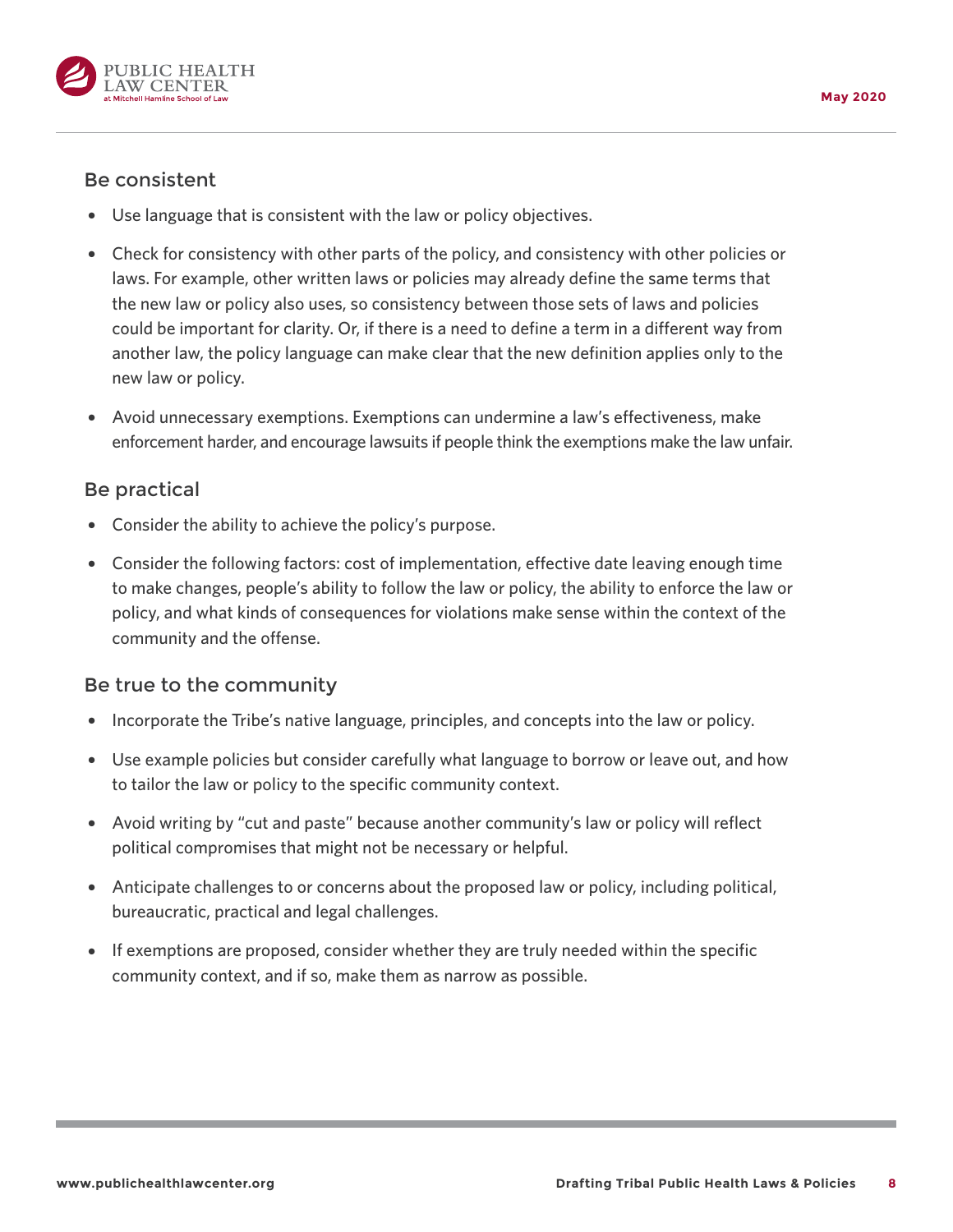



**Photo:** Robert Slocum, courtesy of the Canli Coalition of the Cheyenne River Sioux Tribe

### Be connected

- Any new law or policy will exist within a framework of other laws and policies, and may reflect local, national, or international trends. Draw on information from these other sources to inform the development of new policy initiatives.
- There are community members, other interest groups, legal technical assistance providers, and colleagues who are working on the same or similar issues. Reach out and stay connected — ideas, inspiration, and support can come from all of these sources.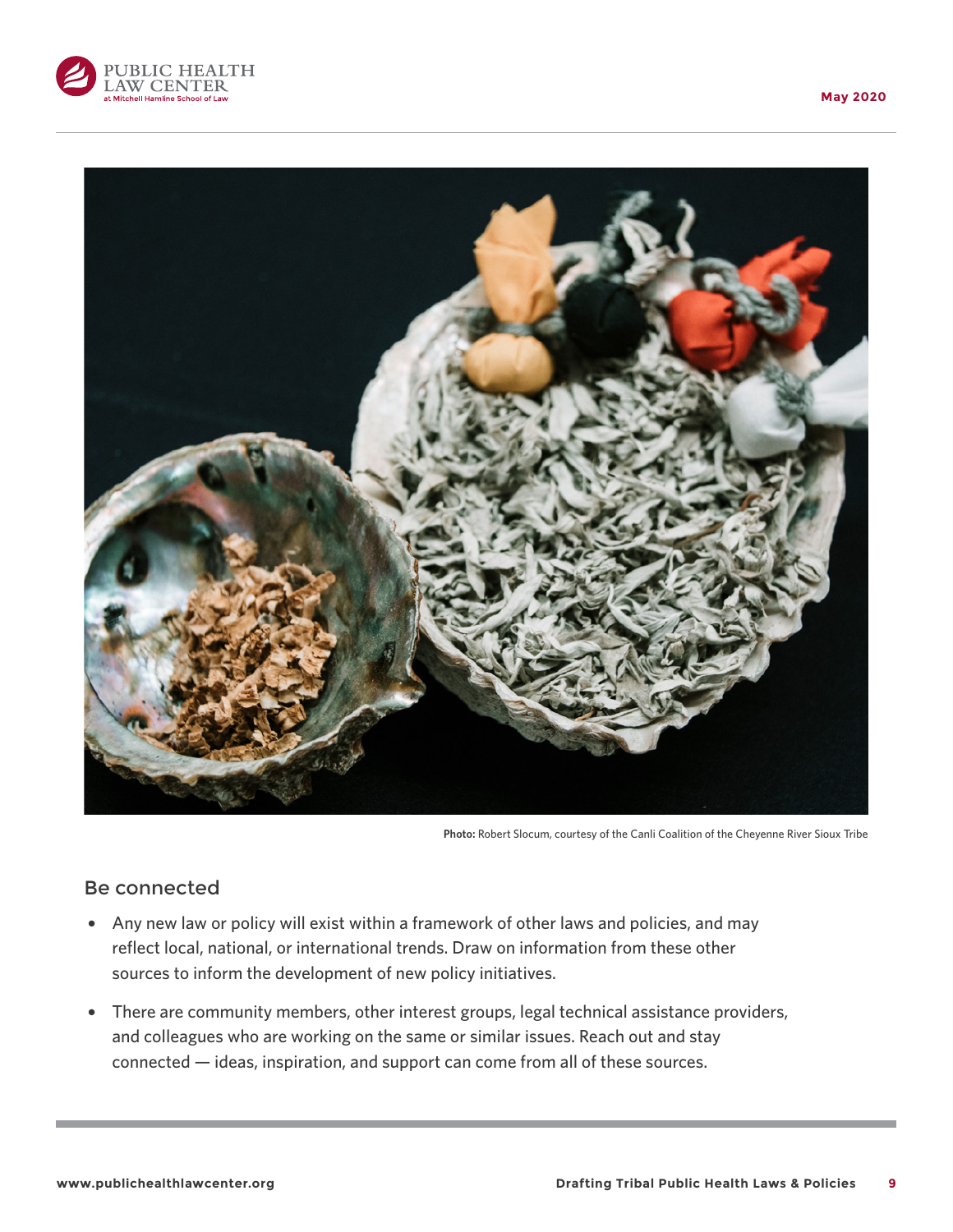

# Table 1: Policy Elements

| <b>Findings</b>                  | Findings are brief statements of fact, data, or statistics relevant to the issue<br>being addressed and that support the need for the policy. Teachings, beliefs, or<br>principles specific to the Tribe could also be included. Think about:              |
|----------------------------------|------------------------------------------------------------------------------------------------------------------------------------------------------------------------------------------------------------------------------------------------------------|
|                                  | • Do the findings support the purpose of the policy?                                                                                                                                                                                                       |
|                                  | Do the findings anticipate challenges?<br>$\bullet$                                                                                                                                                                                                        |
|                                  | Do the findings address values and purposes important to the Tribe?<br>$\bullet$                                                                                                                                                                           |
| Purpose                          | The purpose is a statement that explains the goal(s) of the policy. Teachings, beliefs,<br>or principles specific to the Tribe could also be helpful to include in this section.                                                                           |
| <b>Definitions</b>               | The definitions are detailed explanations of the key words or phrases in the policy.<br>Definitions are important for promoting understanding, but it is also important to<br>not go overboard and define things that do not need definition. Think about: |
|                                  | • What are the "key" terms - the words or phrases that are essential for clear<br>and consistent understanding of what the policy is about, who or what it<br>applies to, who is responsible for carrying it out, etc.                                     |
|                                  | • Are there any words or phrases that have a specialized meaning within the<br>context of the policy, so that a definition is necessary?                                                                                                                   |
|                                  | • Are there words or phrases that could mean different things to different<br>readers, so that a definition is helpful to avoid confusion?                                                                                                                 |
|                                  | • Are the definitions written broadly enough to encompass new or emerging<br>concepts or products without being overly broad?                                                                                                                              |
|                                  | • Are there any unique terms to the Tribe that warrant definition? If so, consult<br>local cultural experts for assistance and reference them by name or organization.                                                                                     |
| <b>Main policy</b><br>provisions | The main policy provisions state the prohibitions and/or requirements of the<br>policy and identify the parties to whom the provisions apply. Think about:                                                                                                 |
|                                  | • Are all the requirements and prohibitions reasonable?                                                                                                                                                                                                    |
|                                  | Do the provisions address the purpose of the policy?<br>$\bullet$                                                                                                                                                                                          |
|                                  | Are the provisions consistent with other policies and laws of the Tribe?                                                                                                                                                                                   |
|                                  | Are the provisions clearly stated?<br>$\bullet$                                                                                                                                                                                                            |
|                                  | Is it clear to whom and where the policy applies?<br>$\bullet$                                                                                                                                                                                             |
|                                  | (continued)                                                                                                                                                                                                                                                |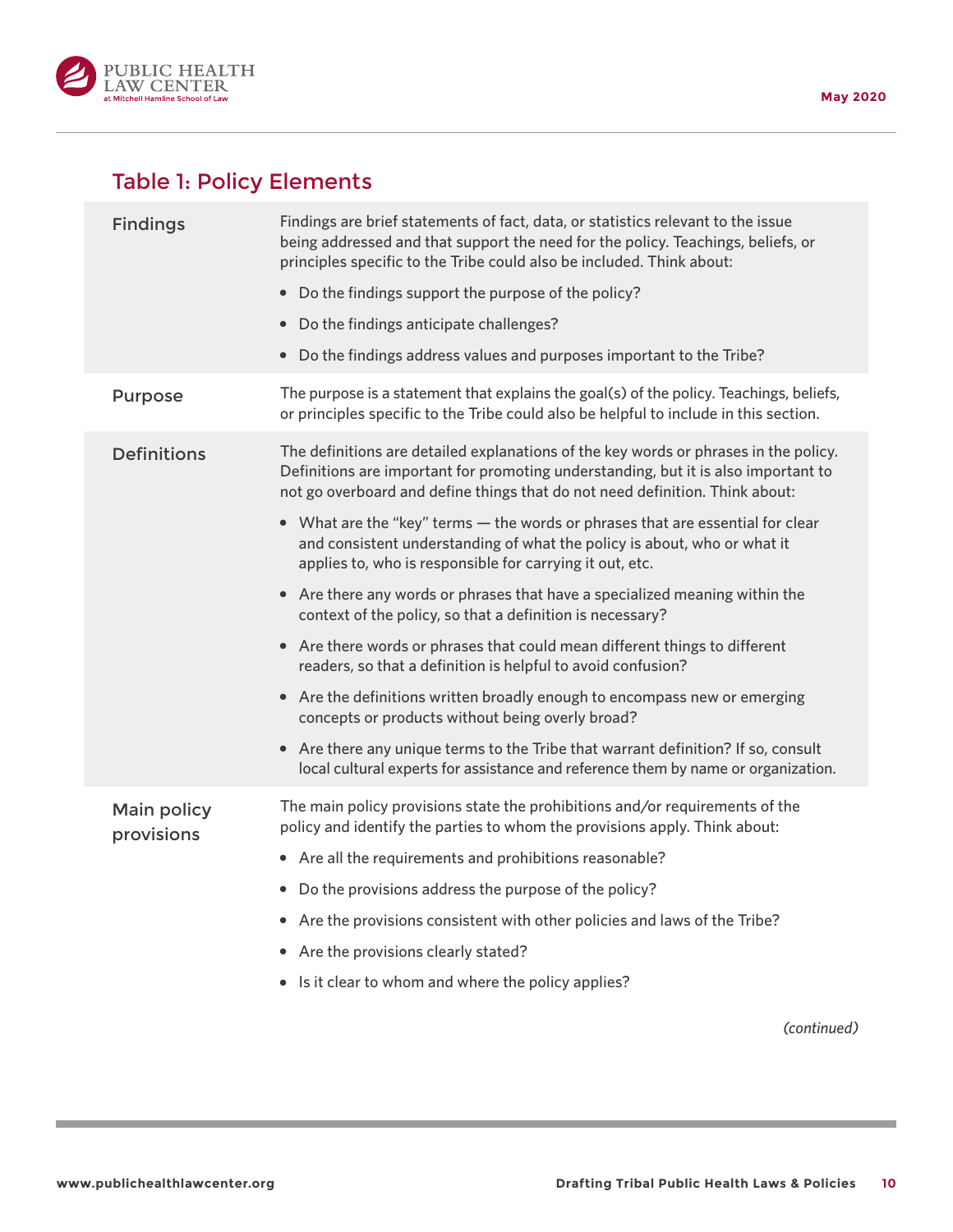

# Table 1: Policy Elements *(continued)*

| <b>Exceptions or</b><br>exemptions | This section contains any exemptions or exceptions to the prohibitions or<br>requirements that are necessary to achieve the purpose of the policy. Exceptions<br>can open the door to creative violations of the policy. Think about:<br>• Are the exceptions or exemptions truly necessary?<br>• If so, are they limited and written as narrowly as possible?                                                                                                                                                                                                                                                                                                                                                     |
|------------------------------------|--------------------------------------------------------------------------------------------------------------------------------------------------------------------------------------------------------------------------------------------------------------------------------------------------------------------------------------------------------------------------------------------------------------------------------------------------------------------------------------------------------------------------------------------------------------------------------------------------------------------------------------------------------------------------------------------------------------------|
| Enforcement                        | The enforcement section typically identifies the parties responsible for enforcement,<br>outlines the enforcement procedures, any penalties, fines or other consequences for<br>violation of the policy that may be imposed, and any appeal process. Think about:<br>• What kind of enforcement mechanisms does the Tribe use for other policies that<br>may be similar?<br>• What kind of enforcement mechanisms are appropriate, considering the<br>community context and the nature of the offense?<br>• Who would be responsible for enforcing the policy?<br>• What, if any, additional resources or capacity would the Tribe need to enforce                                                                 |
| Implementation                     | the policy appropriately?<br>The implementation section typically states the effective date for the policy,<br>addresses how the policy should be publicized to community members, and describes<br>the steps that should or must be taken to operationalize the policy. Think about:<br>• What kind of implementation processes does the Tribe use for other policies<br>that may be similar?<br>• What, if any, additional resources or capacity would the Tribe need to implement<br>the policy appropriately?<br>If the policy requires significant changes or adjustments, would a delayed<br>$\bullet$<br>implementation date be beneficial to allow people or regulated entities time to<br>comply with it? |
| Evaluation                         | The evaluation section outlines the timeline and process to assess the<br>effectiveness of the policy, including assessing how well it is meeting the goals or<br>whether there are unintended consequences. It can also provide a framework for<br>policy revision. Think about:<br>What kinds of measures make sense?<br>Which department or agency is best equipped to evaluate the policy?<br>٠<br>How will the evaluation report(s) be shared with community members?<br>٠<br>What actions should be taken in response to evaluation report(s) and by whom?<br>٠                                                                                                                                              |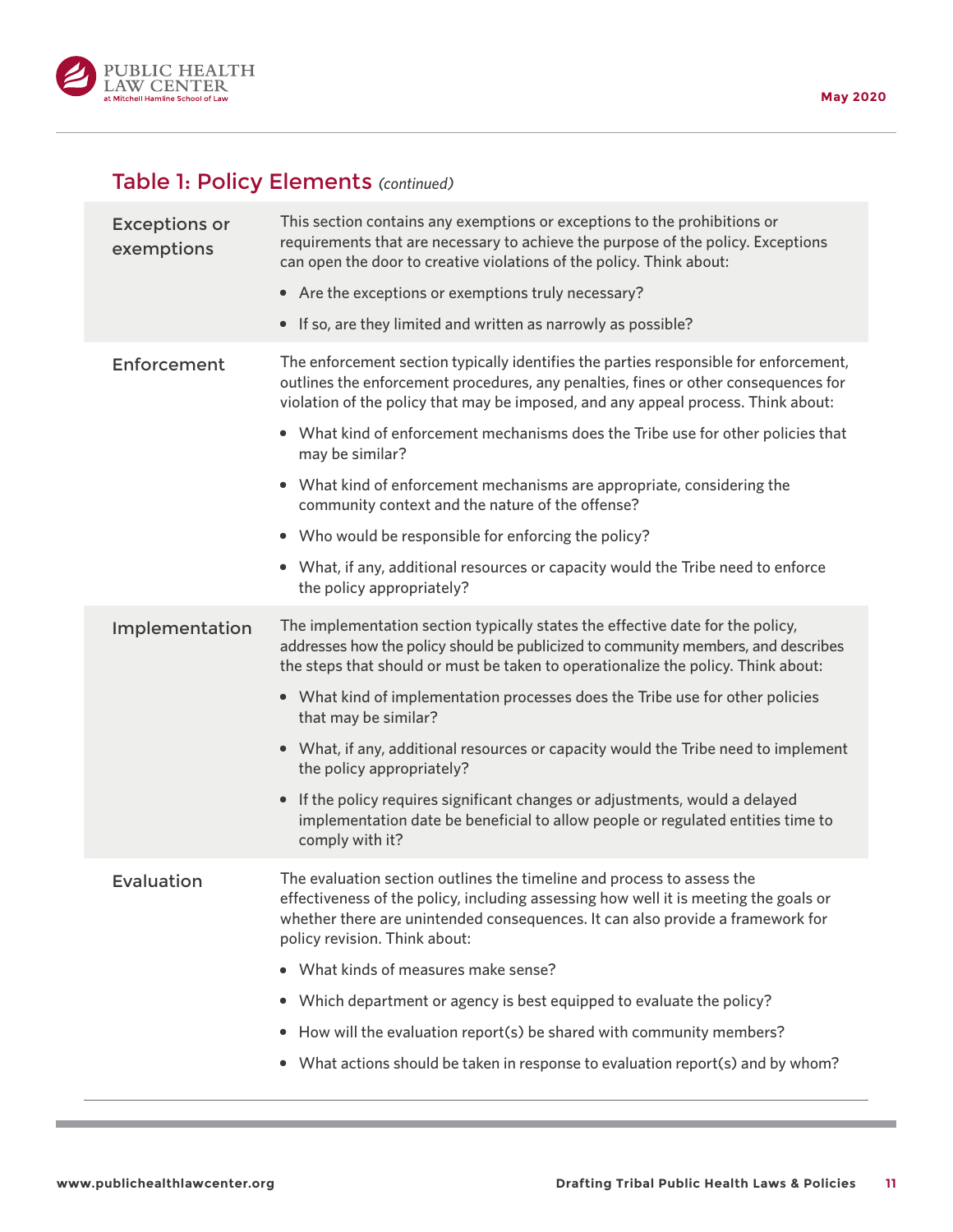

# Additional Resources

Listed below is a sampling of publications and other resources available to support Tribal policy development in chronic disease prevention areas.

General resources for Tribal public health policy development

**California Rural Indian Health Board, Inc.** *Tribal Policy, System, and Environmental Strategies for Preventing Chronic Disease* [crihb.org/wp-content/uploads/2016/11/ACORNS\\_PSE\\_toolkit.pdf](https://crihb.org/wp-content/uploads/2016/11/ACORNS_PSE_toolkit.pdf) **First Kids 1st: Every Child Is Sacred** *Tribal Leadership Series Youth Engagement* [www.nicwa.org/wp-content/uploads/2018/11/Youth-Engagement-for-Tribal-Leaders.pdf](https://www.nicwa.org/wp-content/uploads/2018/11/Youth-Engagement-for-Tribal-Leaders.pdf) **Great Lakes Indian Fish and Wildlife Commission and partners** *Dibaginjigaadeg Anishinaabe Ezhitwaad: A Tribal Climate Adaptation Menu* [glifwc.org/ClimateChange/TribalAdaptationMenuV1.pdf](http://glifwc.org/ClimateChange/TribalAdaptationMenuV1.pdf) **National Congress of American Indians** Tribal Public Health Law Database [www.ncai.org/policy-research-center/initiatives/projects/tribal-public-health-law#database](http://www.ncai.org/policy-research-center/initiatives/projects/tribal-public-health-law#database) **Northwest Portland Area Indian Health Board and National Indian Child Welfare Association** *Tribal Policy Guide* (2019) available soon from the Northwest Portland Area Indian Health Board's website at [www.npaihb.org](http://www.npaihb.org). **Office for State, Tribal, Local and Territorial Support, CDC** *Tribal Public Health and the Law: Selected Resources* [www.cdc.gov/phlp/docs/tribalph-resource.pdf](https://www.cdc.gov/phlp/docs/tribalph-resource.pdf) **Tribal Epidemiology Centers** [tribalepicenters.org](http://tribalepicenters.org) **LACK U.S. National Library of Medicine** *American Indian and Alaska Native Health* [medlineplus.gov/americanindianandalaskanativehealth.html](http://medlineplus.gov/americanindianandalaskanativehealth.html)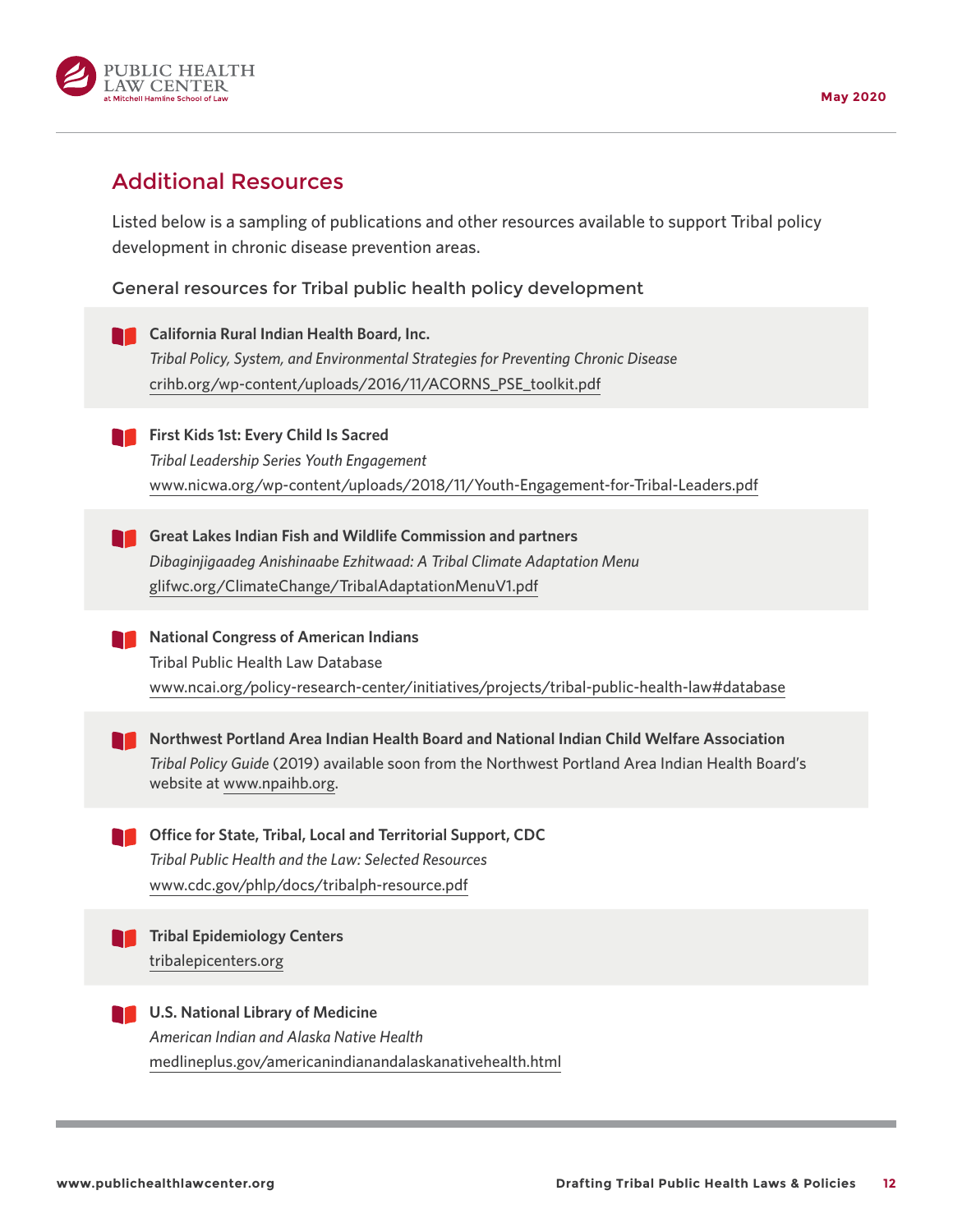

### Additional Resources *(continued)*

Resources for Tribal food systems and policy development

**American Indian Cancer Foundation** Healthy Native Foods [www.americanindiancancer.org/healthynativefoods](https://www.americanindiancancer.org/healthynativefoods)

**Feed 7 Generations** [www.feed7generations.org](https://www.feed7generations.org)

**First Nations Development Institute** Knowledge Center [www.firstnations.org/knowledge-center](http://www.firstnations.org/knowledge-center)

- **[Indigenous Food & Agriculture Initiative](https://www.indigenousfoodandag.com) resources**
	- ] *Model Tribal Food and Agriculture Code* [indigenousfoodandag.com/resources/model-food-and-ag-code](https://indigenousfoodandag.com/resources/model-food-and-ag-code)
	- o Food Safety Training for Indian Country [www.nativefoodsafety.org](https://www.nativefoodsafety.org)

#### **National Farm to School Network**

 *Farm to School in Native Communities: Teaching the future from the past* [www.farmtoschool.org/our-work/native-communities](http://www.farmtoschool.org/our-work/native-communities)

**Seeds of Native Health TT** [seedsofnativehealth.org](http://seedsofnativehealth.org)



#### **W. K. Kellogg Foundation**

Intertribal Food Systems: A National Intertribal Survey and Report [communityfood.wkkf.org/reports/intertribal-food-systems](http://communityfood.wkkf.org/reports/intertribal-food-systems)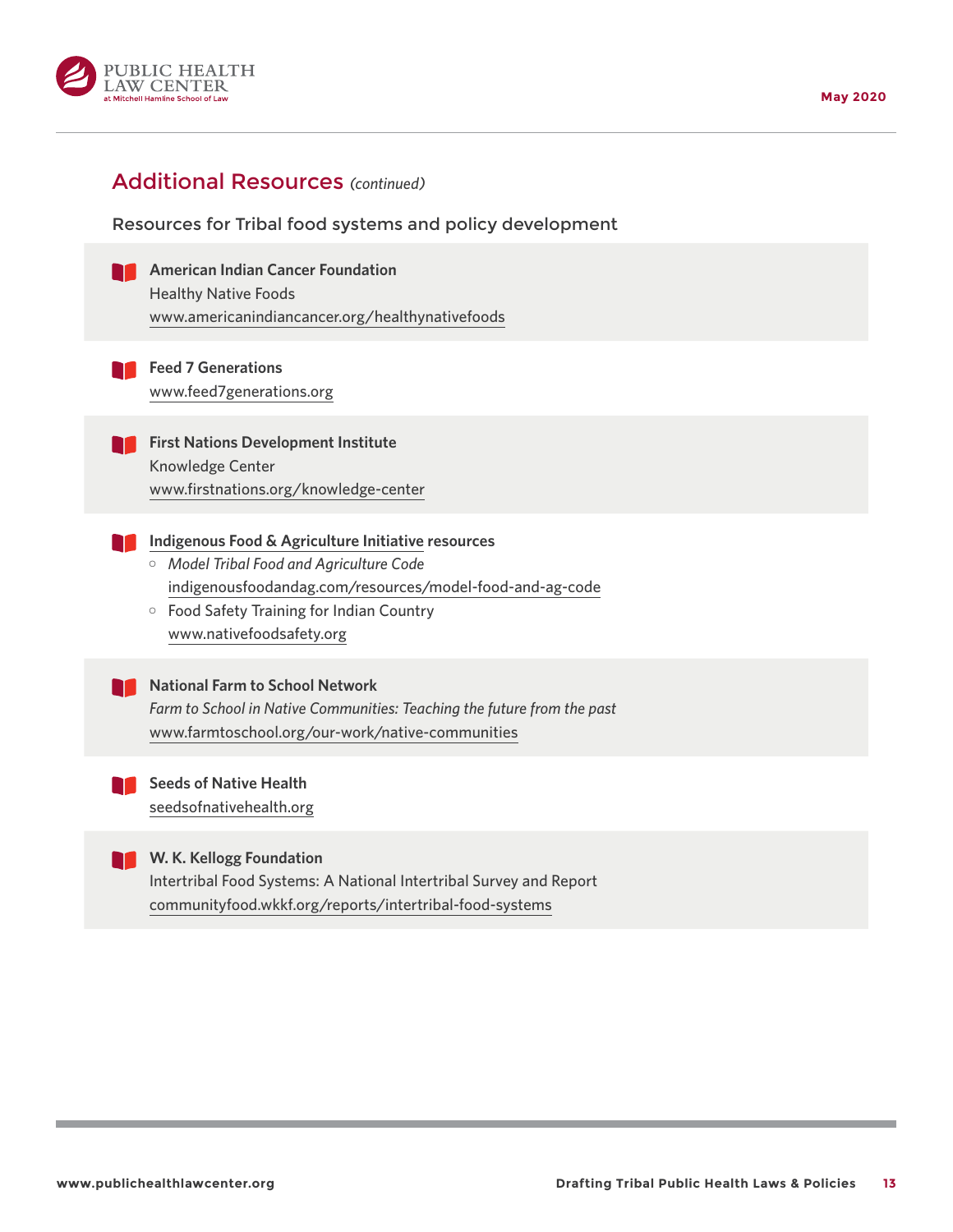

### Additional Resources *(continued)*

Resources for Tribal active living policy and program development

**California Safe Routes to School Technical Assistance Resource Center** *Creating Safe Routes to School Programs for Tribal Communities in California* [caatpresources.org/includes/docs/CreatingSafeRoutestoSchoolProgramsTribalCommunitiesCalifornia.pdf](http://caatpresources.org/includes/docs/CreatingSafeRoutestoSchoolProgramsTribalCommunitiesCalifornia.pdf)



**Notah Begay III Foundation** [www.nb3foundation.org](http://www.nb3foundation.org)

**Promoting Physical Activity Among Native American Youth: A Systematic Review of the Methodology and Current Evidence of Physical Activity Interventions and Community-Wide Initiatives (Sheila Fleischhacker et al., 2016)**

[www.ncbi.nlm.nih.gov/pmc/articles/PMC4911341](https://www.ncbi.nlm.nih.gov/pmc/articles/PMC4911341)



#### **Safe Routes to School Resources**

- ] *Growing Safe Routes to School in Indian Country* webinar [www.saferoutespartnership.org/resources/webinar/srts-indian-country](https://www.saferoutespartnership.org/resources/webinar/srts-indian-country)
- ] *Walking and Bicycling in Indian Country: Safe Routes to School in Tribal Communities* [www.saferoutespartnership.org/resources/fact-sheet/tribal-brief](https://www.saferoutespartnership.org/resources/fact-sheet/tribal-brief)

### Resources for Tribal commercial tobacco control policy development

- **American for Nonsmokers' Rights**  *Smoke Free Tribal Casinos* [nonsmokersrights.org/sites/default/files/2017-11/Tribal-Casinos-4-pager\\_FINAL.pdf](https://nonsmokersrights.org/sites/default/files/2017-11/Tribal-Casinos-4-pager_FINAL.pdf)
- **The Canli Coalition of the Cheyenne River Sioux Tribe**  *Timeline & Resource Guide for Tobacco Policy Change* [www.missouri-breaks.com/canli-guide](https://www.missouri-breaks.com/canli-guide)
- **Gambling with our Health: Smoke-Free Policy Would Not Reduce Tribal Casino Patronage (Isaiah "Shaneequa" Brokenleg et al., 2014)**

[www.ncbi.nlm.nih.gov/pmc/articles/PMC4699561/pdf/nihms745445.pdf](https://www.ncbi.nlm.nih.gov/pmc/articles/PMC4699561/pdf/nihms745445.pdf)



 *Creating Healthier Policies in Indian Casinos Tribal Report* [www.indigenouspeoplestf.org/pdfs/CasinoTribalReportfinal\\_8\\_2007b.pdf](http://www.indigenouspeoplestf.org/pdfs/CasinoTribalReportfinal_8_2007b.pdf)